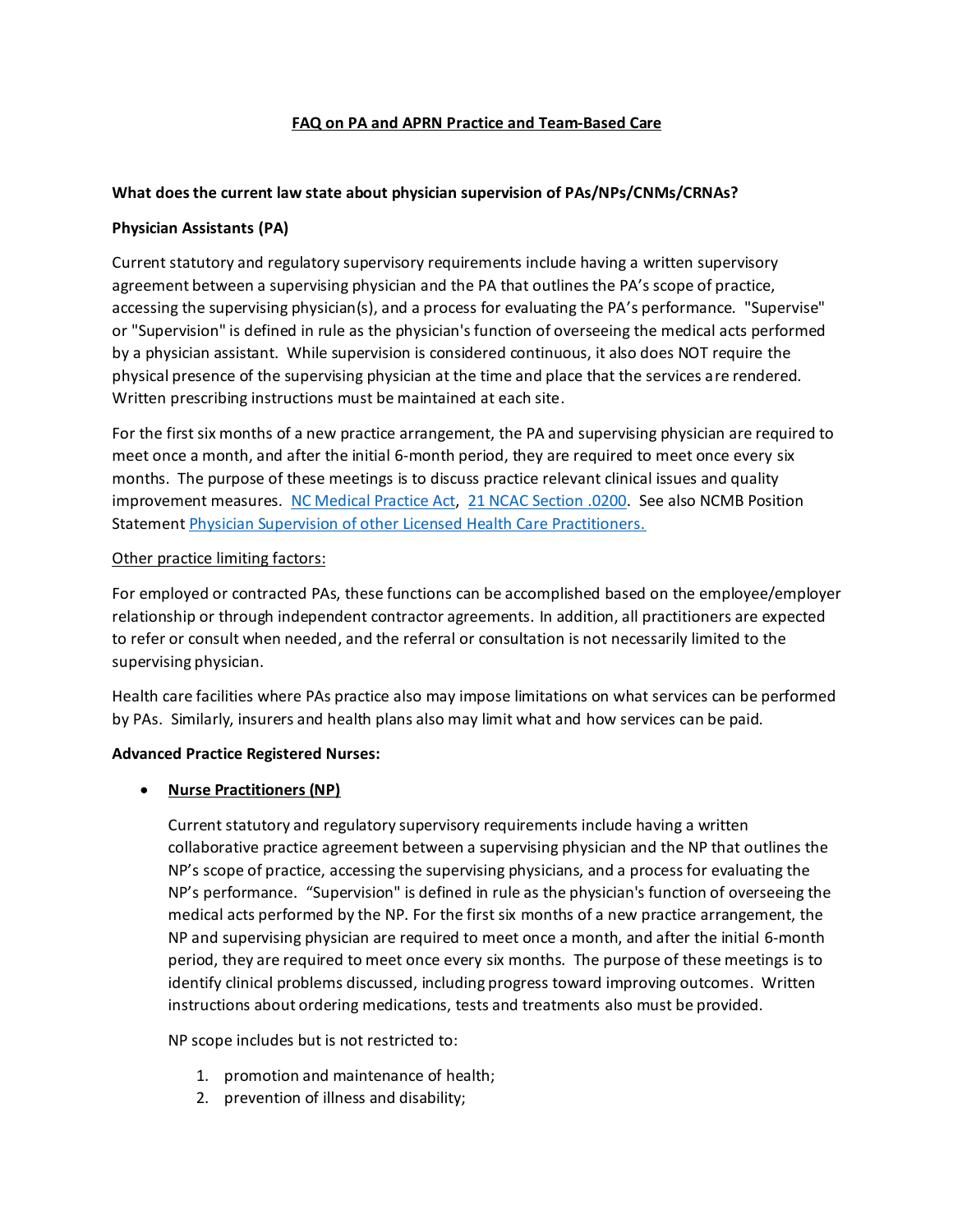- 3. diagnosing, treating and managing acute and chronic illnesses;
- 4. guidance and counseling for both individuals and families;
- 5. prescribing, administering and dispensing therapeutic measures, tests, procedures and drugs;
- 6. planning for situations beyond the NP's expertise, and consulting with and referring to other health care providers as appropriate; and
- 7. evaluating health outcomes.

### [Link to relevant statutes and rules.](https://www.ncbon.com/practice-nurse-practitioner-nurse-practitioner-laws-rules)

### Other practice limiting factors:

For employed or contracted NPs, these functions can be accomplished based on the employee/employer relationship or through independent contractor agreements. In addition, all practitioners are expected to refer or consult when needed and the referral or consultation is not necessarily limited to the supervising physician.

Health care facilities where NPs practice also may impose limitations on what services can be performed by NPs. Similarly, insurers and health plans may limit what and how services can be paid.

# • **Certified Nurse Midwives (CNM)**

Current statutory and regulatory supervisory requirements include having site-specific written clinical practice guidelines outlining individual and shared responsibilities between the CNM and supervising physician, ongoing communication and consultation, and periodic and joint evaluation of services rendered.

CNM scope includes the provision of prenatal, intrapartum, postpartum, newborn and interconceptional care as outlined i[n N.C. Gen. Stat. 90-178.2.](https://www.ncleg.net/EnactedLegislation/Statutes/html/BySection/Chapter_90/GS_90-178.2.html)

# [Link to relevant statutes and rules.](https://www.ncbon.com/practice-certified-nurse-midwife)

# Other practice limiting factors:

For employed or contracted CNMs, these functions can be accomplished based on the employee/employer relationship or through independent contractor agreements. In addition, all practitioners are expected to refer or consult when needed and the referral or consultation is not necessarily limited to the supervising physician.

Health care facilities where CNMs practice also may impose limitations on what services can be performed by CNMs. Similarly, insurers and health plans may limit what and how services can be paid.

# • **Certified Registered Nurse Anesthetists (CRNA)**

CRNAs perform nurse anesthesia activities in collaboration with a physician, dentist, podiatrist or other lawfully qualified health care provider. Nurse Anesthesia practices include preanesthesia preparation and evaluation, anesthesia induction, maintenance and emergence, post-anesthesia care and other clinical activities as outlined in [21 NCAC 36 .0226.](http://reports.oah.state.nc.us/ncac/title%2021%20-%20occupational%20licensing%20boards%20and%20commissions/chapter%2036%20-%20nursing/21%20ncac%2036%20.0226.html)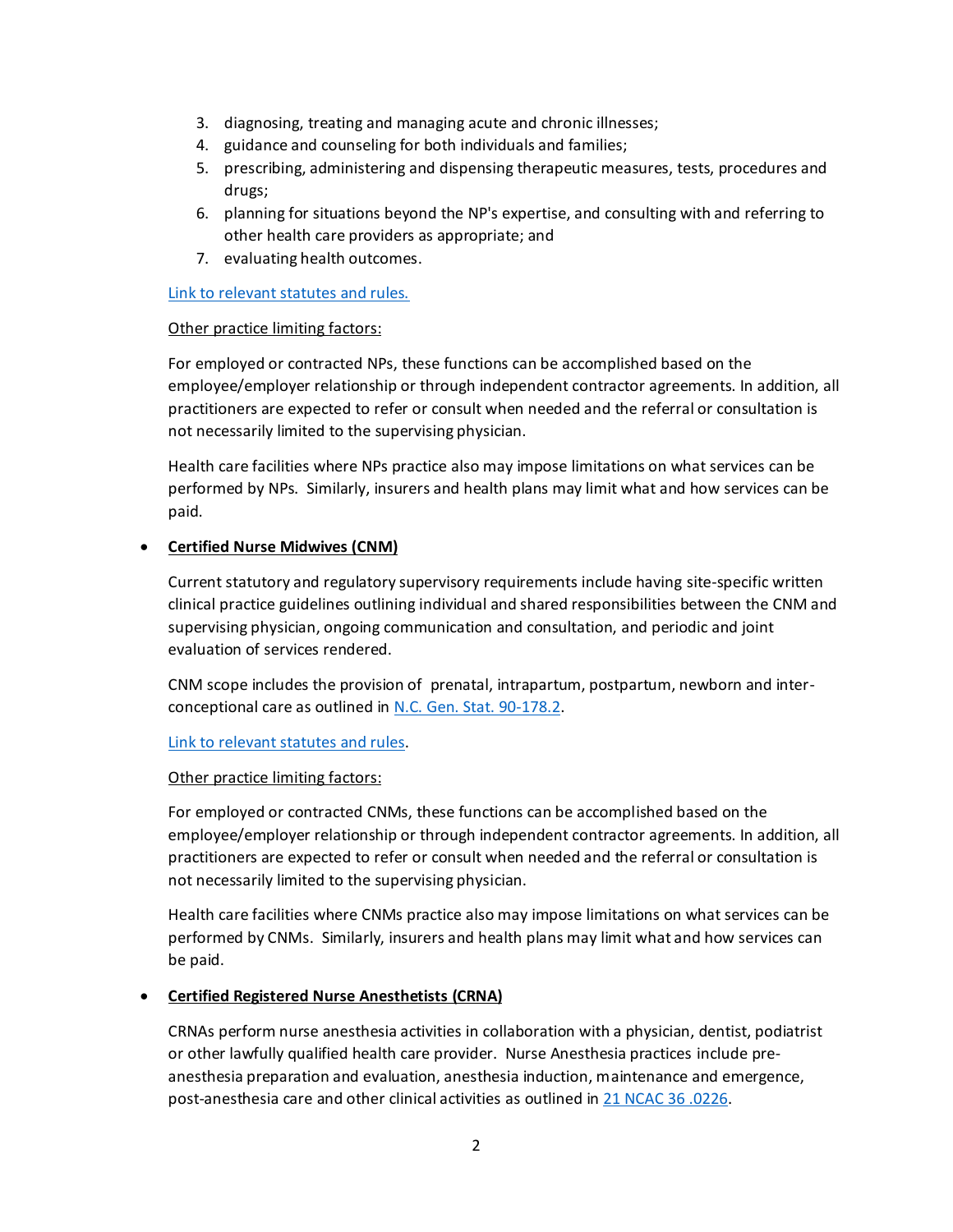CRNAs are not required to have a written collaborative practice agreement or guidelines. Physician supervision of CRNA practice is required in situations where a CRNA prescribes a medical treatment regimen or makes a medical diagnosis.

#### [Link to rule.](http://reports.oah.state.nc.us/ncac/title%2021%20-%20occupational%20licensing%20boards%20and%20commissions/chapter%2036%20-%20nursing/21%20ncac%2036%20.0226.html)

#### Other practice limiting factors:

For employed or contracted CRNAs, these functions can be accomplished based on the employee/employer relationship or through independent contractor agreements. In addition, all practitioners are expected to refer or consult when needed and the referral or consultation is not necessarily limited to the supervising physician.

Health care facilities where CRNAs practice also may impose limitations on and require physician supervision of services performed by CRNAs. Similarly, insurers and health plans may limit what and how services can be paid.

### • **Certified Nurse Specialists (CNS)**

CNS are not subject to statutory or regulatory requirements for physician supervision. CNS practice, which does not include pharmacologic prescriptive authority, includes:

- 1. assessing clients' health status, synthesizing and analyzing multiple sources of data, and identifying alternative possibilities as to the nature of a health care problem;
- 2. diagnosing and managing clients' acute and chronic health problems within an advanced practice nursing framework;
- 3. assessing for and monitoring the usage and effect of pharmacologic agents within an advanced practice nursing framework;
- 4. formulating strategies to promote wellness and prevent illness;
- 5. prescribing and implementing therapeutic and corrective non-pharmacologic nursing interventions;
- 6. planning for situations beyond the clinical nurse specialist's expertise and consulting with or referring clients to other health care providers as appropriate;
- 7. promoting and practicing in collegial and collaborative relationships with clients, families, other health care professionals, and individuals whose decisions influence the health of individual clients, families, and communities;
- 8. initiating, establishing, and using measures to evaluate health care outcomes and modify nursing practice decisions;
- 9. assuming leadership for the application of research findings for the improvement of health care outcomes; and
- 10. integrating education, consultation, management, leadership and research into the clinical nurse specialist role.

#### [Link to CNS rule.](http://reports.oah.state.nc.us/ncac/title%2021%20-%20occupational%20licensing%20boards%20and%20commissions/chapter%2036%20-%20nursing/21%20ncac%2036%20.0228.html)

#### Other practice limiting factors:

For employed or contracted CNS, these functions can be accomplished based on the employee/employer relationship or through independent contractor agreements. In addition, all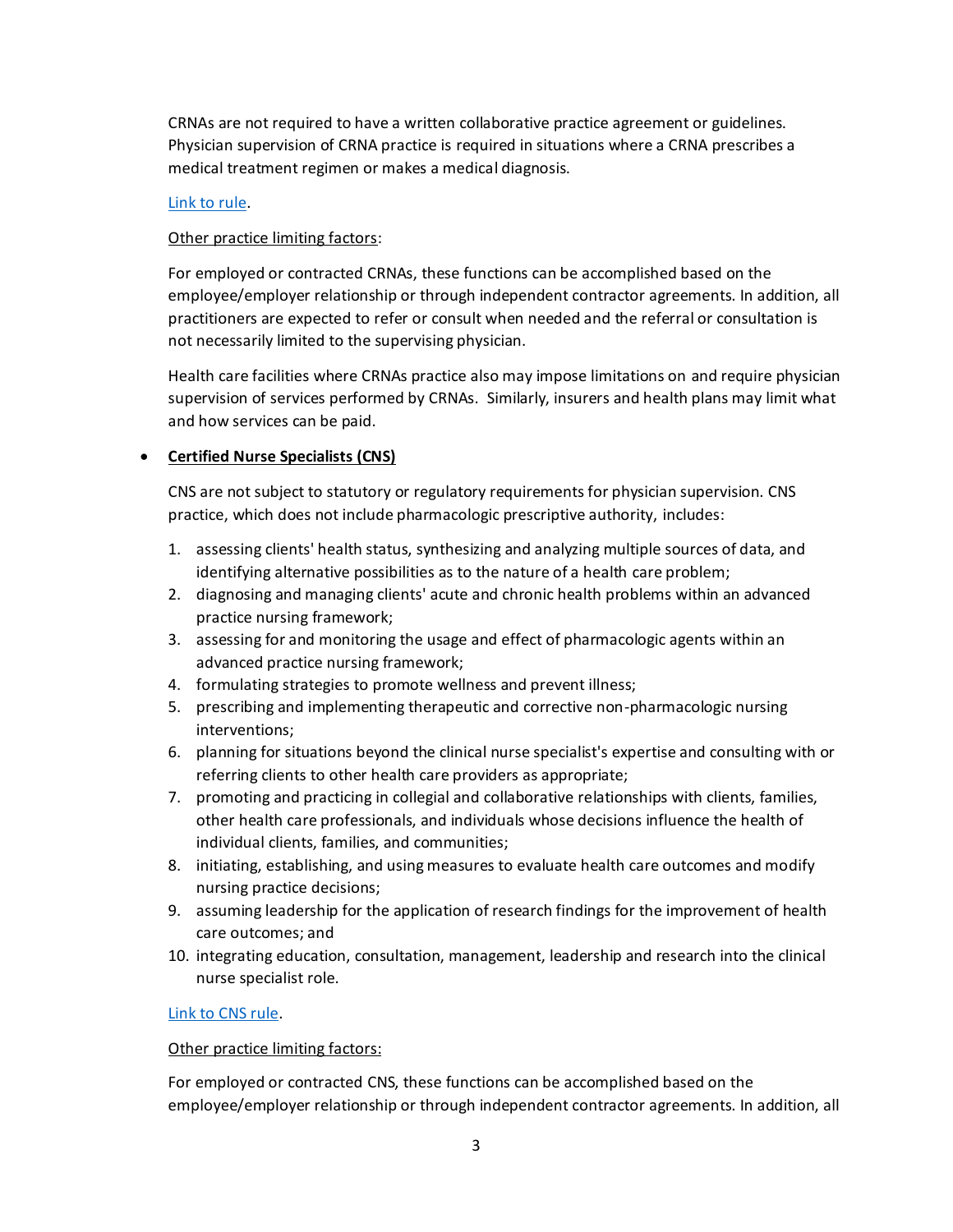practitioners are expected to refer or consult when needed and the referral or consultation is not necessarily limited to the supervising physician.

Health care facilities where CRNAs practice also may impose limitations on what services can be performed by CRNAs. Similarly, insurers and health plans may limit what and how services can be paid.

See also NCMB Position Statemen[t Physician Supervision of other Licensed Health Care Practitioners.](https://www.ncmedboard.org/resources-information/professional-resources/laws-rules-position-statements/position-statements/physician_supervision_of_other_licensed_health_care_practitioners) 

# **What is the NCMS' current policy on 'scope of practice'?**

Existing NCMS policy on what historically has been referred to as 'scope of practice' is set out in at least seven current NCMS policies, as follows:

### *Physician Relationship with Non-Physician Practitioners*

RESOLVED, That the North Carolina Medical Society supports the following guidelines for supervising physicians and non-physician practitioners who perform medical acts, tasks and functions:

- 1. Each professional is responsible for meeting practice standards of her/his professional group and regulatory board.
- 2. Each professional is responsible for maintaining a working environment in which there is mutual trust and respect, and open, active communication, promoting the optimum contribution of skills and knowledge to the services offered to patients.
- 3. A clear understanding of the circumstances requiring consultation with the supervising physician as documented.
- 4. Geographic separation is not a barrier when consultation can be accomplished in a reasonable time frame by telephone or other means of communication.
- 5. Professional credentials of each are communicated by signage, name tags, etc.
- 6. Practice arrangements include a negotiated method for addressing ongoing quality assurance.
- 7. Each professional is aware of limitations of knowledge or skills, and willing to refer for appropriate consultation and care as necessary; and be it further

RESOLVED, That the North Carolina Medical Society supports the requirement of physician supervision of health care providers who perform medical acts, tasks, and functions.

*(Report DD-1996, adopted 11/17/96)(revised as amended, Report H-2003, Item 3 #31, adopted as 23 amended 11/16/03)(revised, Report N-2008, Item 3-46, adopted 10/19/2008)(revised, Report G-2013, 24 Item 1-6, adopted 10/26/2013)* 

# *Supervision of Physician Assistants and Advanced Nurse Practitioners*

RESOLVED, That the North Carolina Medical Society supports a requirement that the name, address, physical location, contact information and supervisory role of any physician that supervises an advanced nurse practitioner or physician assistant be available in a prominent location accessible to patients.

*(Resolution 4-2006, adopted as amended, 10/29/2006)(reaffirmed, Report H-2011, Item 3-33, adopted 31 10/23/2011)(reaffirmed, Board Report-2018, Item 14, adopted 11/3/2018)*

# *Physician Assistants as Part of the Patient-Centered Medical Home*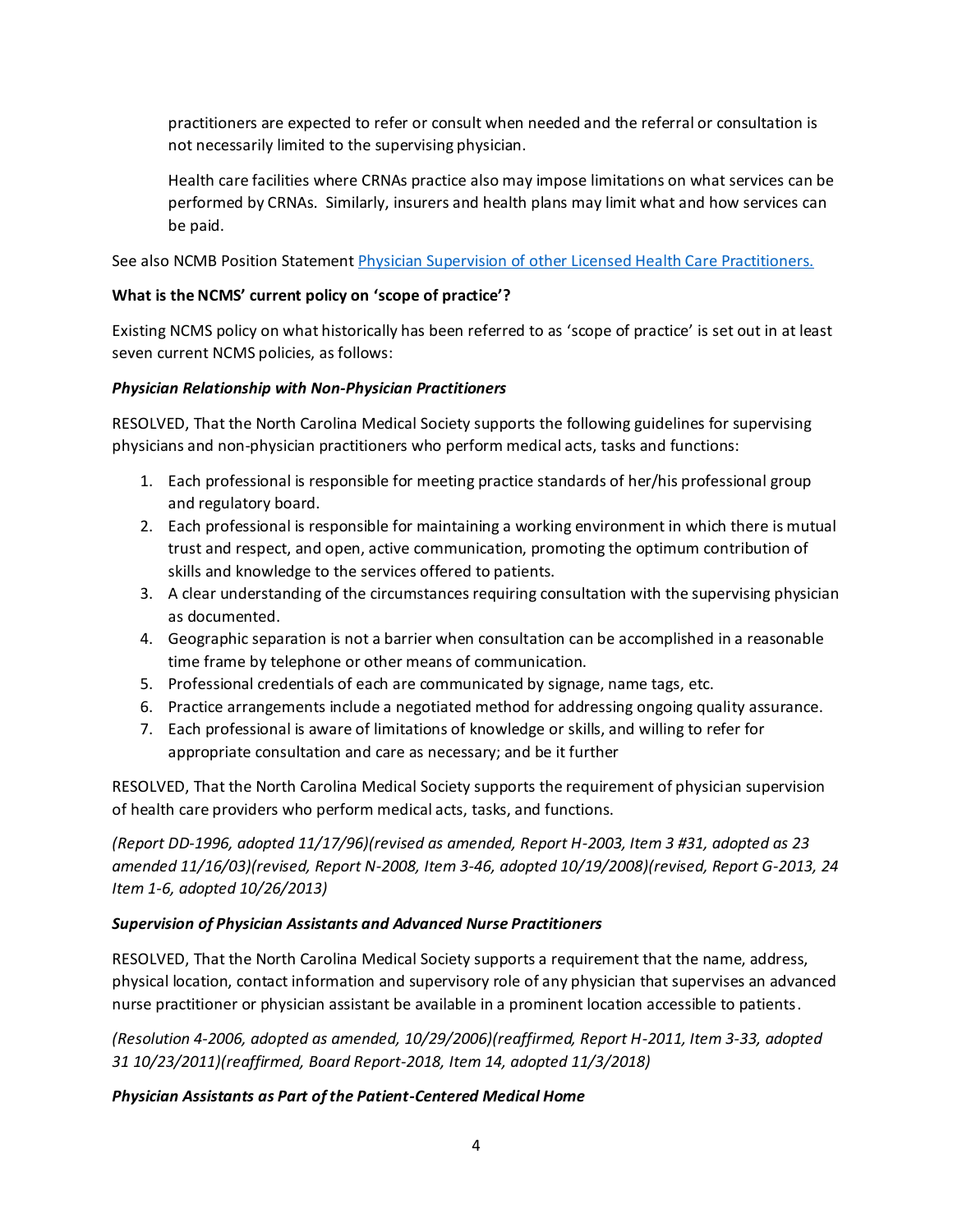RESOLVED, That the North Carolina Medical Society supports and endorses the use of Physician Assistants as part of a physician-led team, including within the Patient-Centered Medical Home model.

(*Resolution 10-2012, adopted as amended 10/27/2012*)

# *Regulation of Medical Acts by Nurses*

RESOLVED, That the North Carolina Medical Society supports joint adoption of regulations governing nurse practitioners by the North Carolina Board of Nursing and the North Carolina Medical Board; and be it further

RESOLVED That the North Carolina Medical Society supports the use of a joint subcommittee comprised of representatives from the North Carolina Medical Board and the North Carolina Board of Nursing as the entity to formulate regulatory proposals for nurse practitioners; and be it further

RESOLVED, That the North Carolina Medical Society supports a professional regulatory system whereby nurse practitioners obtain their nursing license from the North Carolina Board of Nursing and their authorization to perform medical acts from the North Carolina Medical Board.

*(Resolution 5-1972, adopted 5/24/72)(Report S-1984, Item 8, adopted 5/5/84)(reaffirmed, Report CC16 1994, Item 13, adopted 11/6/94)(revised, Report L3-2004, Item 3, adopted 11/14/2004)(reaffirmed, 17 Report I-2009, Item 2-66, adopted 11/01/2009)(reaffirmed, Reaffirmation Report-2014, Item 47, adopted 18 10/25/2014)* 

# *Prescription Privileges*

RESOLVED, That the North Carolina Medical Society supports the prescription of medications for the treatment of mental illnesses be limited to allopathic physicians, osteopathic physicians and physician assistants, and nurse practitioners under the supervision of a physician.

*(Substitute Resolution 17-2002, adopted 11/17/02)(revised, Report N-2008, Item 3-35, adopted 25 10/19/2008)(revised, Report G-2013, Item 1-7, adopted 10/26/2013)* 

# *Physician Supervision of Nurse Anesthetists*

RESOLVED, That the North Carolina Medical Society supports physician supervision of nurse anesthesia activities that involve prescribing a medical treatment regimen or making a medical diagnosis.

*(Report B-1998, adopted 11/15/98)(revised, Report L3-2004, Item 37, adopted 11/14/2004)(reaffirmed, 30 Report I-2009, Item 2-55, adopted 11/01/2009)(reaffirmed, Reaffirmation Report-2014, Item 50, adopted 31 10/25/2014)* 

# *Credentials Disclosure*

RESOLVED, That the North Carolina Medical Society supports the practice of advising patients at the time an appointment is made whether they will be evaluated by a physician or a non-physician practitioner.

*(Resolution 5-2008, adopted as amended, 10/19/2008)(revised, Report G-2013, Item 1-10, adopted 5 10/26/2013)(reaffirmed, Board Report-2018, Item 15, adopted 11/3/2018)*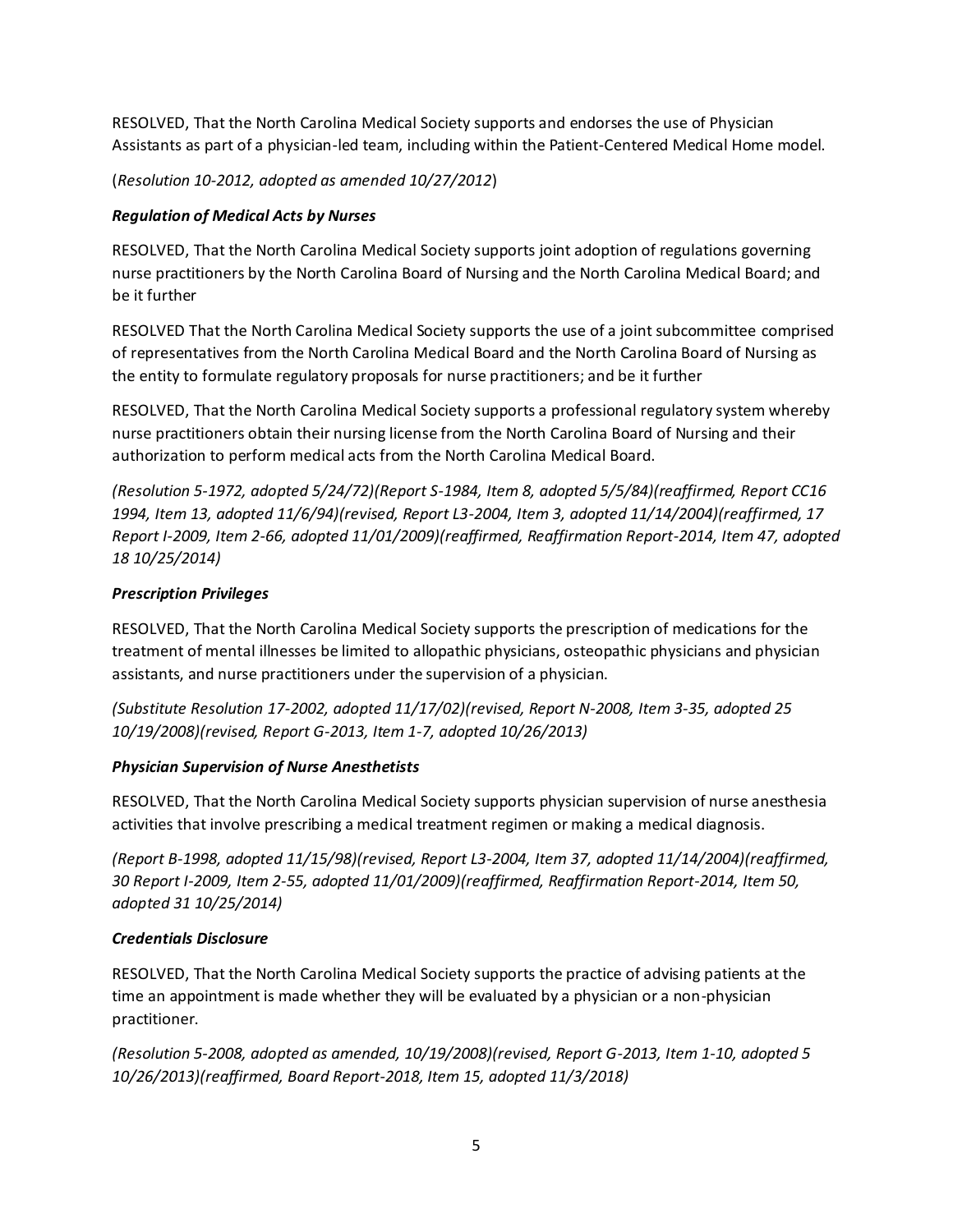### **Why did the NCMS create the Medical Team Task Force (MTTF)?**

In 2016, NCMS leadership sought to examine the effectiveness of current North Carolina laws regarding physician supervision of advanced practice nurses and PAs. Nursing groups were – and continue - pursuing legislative changes that would allow full practice authority upon graduation, certification and licensure without physician oversight. In light of our evolving health care system and practice, the MTTF was formed to review the existing requirements for physician supervision and to determine if a modernization of those requirements was warranted.

### **Who serves on the MTTF?**

Representatives from a cross-section of North Carolina medical specialty organizations and NCMS leadership and staff. The Medical Team Task Force is chaired by NCMS Past President **Robert 'Charlie' Monteiro, MD**, an internist practicing in the Triangle.

#### **What is the charge of the MTTF?**

As originally adopted in 2017, the Task Force is charged with

- a) reviewing the different forms, effectiveness and status of physician supervision of advanced practice nurses, and
- b) determining whether changes occurring in health care delivery and payment systems warrant a modernization of the current regulatory scheme. If changes are appropriate, the Task Force should make recommendations to the North Carolina Medical Society Board of Directors.

#### **What recommendations has the MTTF made to date?**

In March 2019, after two years of robust discussion, the MTTF recommendation to the NCMS Board of Directors is as follows:

RESOLVED, that the NCMS seek changes in the regulation of Physician Assistants in North Carolina to establish a career entry interval of 4,000 clinical hours to be required upon entry into practice, and a specialty training interval of 1,000 hours to be required whenever the PA changes specialty; and be it further

RESOLVED, that the NCMS seek changes in the regulation of Physician Assistants in North Carolina to define the heightened requirements of a career entry interval and specialty training interval to be that a Physician Assistant:

1) Work in team-based setting in collaboration with a physician,

2) Maintain a collaborative practice agreement on site, which includes clinical oversight, quality measures, scope of practice, onboarding/orientation process, and process/plan for expansion of scope throughout interval, and

3) Permit the NC Medical Board to inspect the collaborative practice agreement within 72 hours; and be it further

RESOLVED, that the NCMS seek changes in the regulation of Physician Assistants in North Carolina to define a team-based setting for PAs that includes physician-owned medical practices, and licensed health facilities with active credentialing and quality programs, where physicians have consistent and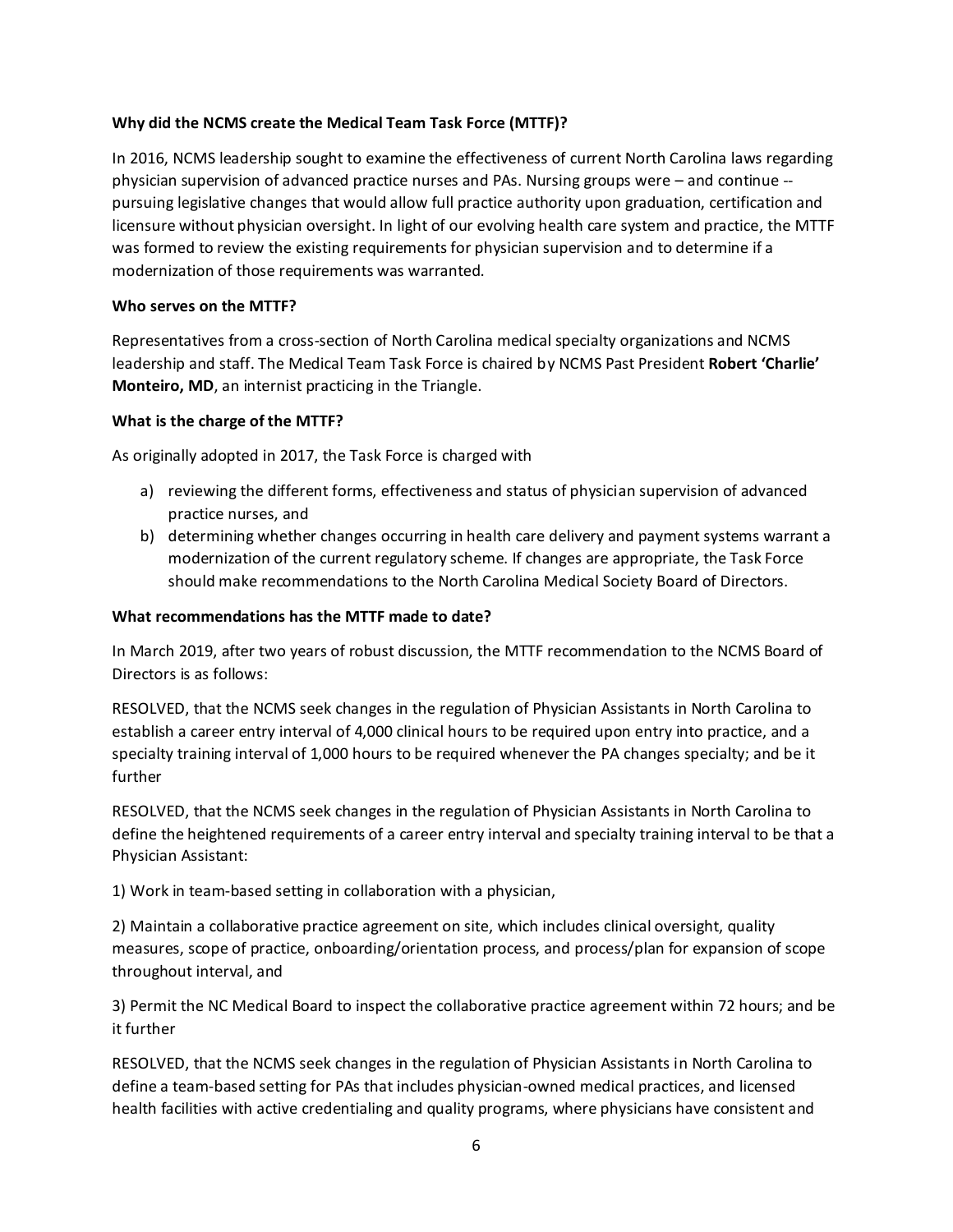meaningful participation in the design and implementation of health services to patients; and be it further

RESOLVED, that the NCMS seek changes in the regulation of Physician Assistants in North Carolina to repeal statutory physician supervision of Physician Assistants practicing in team-based settings, and to implement statutory collaboration with a physician in all non-team settings, and during career entry and specialty training intervals; and be it further

RESOLVED, that the NCMS seek changes in the regulation of Physician Assistants in North Carolina to require, in all settings requiring collaboration, that the Physician Assistant:

- 1) collaborate with, consult with or refer to the appropriate member of the health care team as indicated by the condition of the patient, the education, experience and competence of the Physician Assistant, and the applicable standard of care;
- 2) determine the degree of collaboration at the practice level, which may include decisions made by the employer, group, hospital service, and the credentialing and privileging systems of a licensed facility; and
- *3)* accept responsibility for the care they provide.

The NCMS Board of Directors adopted this recommendation at its March 2019 meeting and reaffirmed its adoption at its March 2021 meeting.

# **Is the MTTF still functioning and if so, has its composition/charge changed at all?**

Yes, at its March 2021 meeting, the Board of Directors endorsed the continuation of the Task Force's work. Efforts are underway to update the roster of task force members to include a variety of medical specialty viewpoints and NCMS membership.

# **How does the proposed legislation (SB345 – PA Team Based Practice) change current regulations on PA supervision?**

The current legislation improves the transition from graduate school to practice by requiring 4,000 hours of post-graduate competency and practice-based training (career entry hours) under the supervision of a physician. Thereafter, if the PA changes medical specialty, it requires an additional 1,000 supervised hours. The changes also promote team-based practice by moving away from regulatorily mandated check-in meetings (once a month for the first six months, and once every six months thereafter) in favor of encouraging person-centered, team-based care in settings where physicians and other providers are part of the care team.

For PAs who have completed the career entry hours, who are not practicing in a team-based setting, the PA is still required to have a written or electronic supervisory arrangement with a physician. Consistent with current practice, PAs are expected to collaborate and consult with or refer to the appropriate members of the health care team as required by the patient's condition and as indicated by the education, experience and competencies of the PA and the standard of care.

# **Has the NCMS changed its position on physician supervision of PAs and advanced practice nurses? Why or why not?**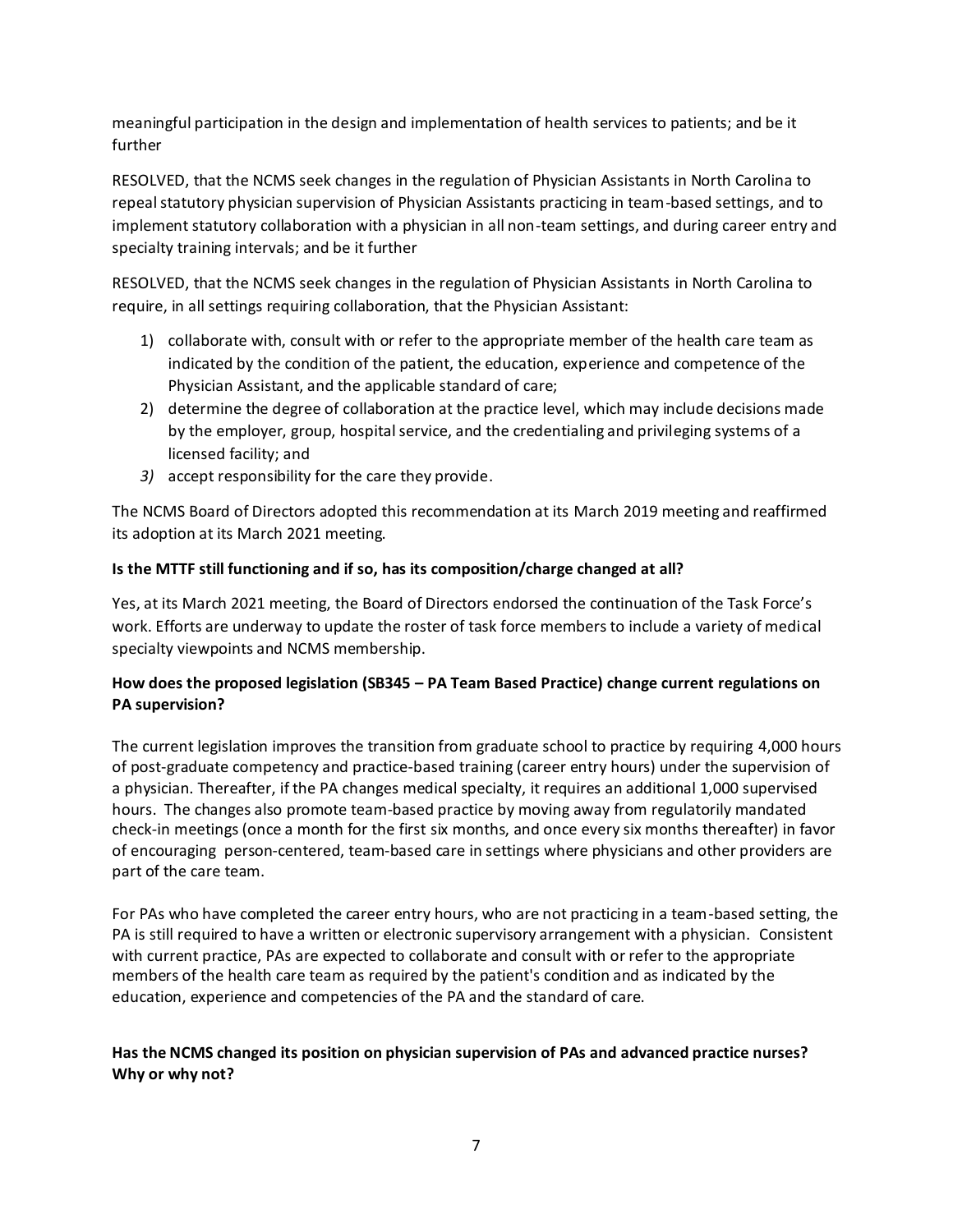Yes, but the change is nuanced and is designed to promote better quality of care. With changes to the health care system well underway, the NCMS convened the Medical Team Task Force in 2016 to look at improving the existing regulatory requirements for APPs to ensure they are consistent with providing high quality, person-centered, team-based care.

Since PAs (and APPs generally) do not have residency programs, a 4,000-hour career entry/transition to practice requirement was proposed to ensure post-graduate competency- and practice-based training. In addition, if a PA changes medical specialty after the initial 4,000 career entry hours, an additional 1,000 hours of supervised practice is required. Once the 4,000 career entry hours are satisfied, PAs who practice in a team-based setting are not required to have a supervisory agreement because of the availability of physicians and other providers in those settings. Practice policies and protocols can further define PAs' practice in those team-based settings. Team-based settings are defined as:

- $\circ$  Medical practices organized as professional corporations formed between a physician and a physician assistant.
- o Physician-owned medical practices where the physician owners have consistent and meaningful participation in the design and implementation of health services to patients.
- $\circ$  Licensed health facilities with active credentialing and quality programs where physicians have consistent and meaningful participation in the design and implementation of health services to patients.

Career Entry—the existing regulations focus more on monthly meetings in the first six months and thereafter one meeting every six months. There are no requirements for meaningful post-graduate competency- and practice-based training (career entry) hours. The legislation changes this and requires 4,000 supervised clinical career entry hours with a supervising physician and includes specific requirements to ensure post-graduate competency- and practice-based training.

Medical Specialty Changes—currently PAs are able to change medical specialties without receiving any specialty-specific training and are subject only to the monthly check in meeting for the first six months if there is a new supervising physician and thereafter one meeting every six months. The legislation, however, would require an additional 1,000 hours of supervised practice with a supervising physician, assuming the PA has already fulfilled the initial 4,000 clinical career entry hours.

PAs practicing in Team-based Settings—after the 4,000 career entry hours under the supervision of a physician, a specific supervisory agreement is not required in a team-based setting; however, practice policies and protocols "…protocols can address elements of PA practice and the functioning of the medical team that are not explicitly required or addressed in the law and rules. This is consistent with the way the Medical Practice Act, including provisions related to PA practice, works today.

PAs practicing outside of Team-based Settings—A supervisory arrangement with a physician is still required.

# **How does SB345 – PA Team Based Practice differ from SB249/HB277 – the SAVE Act?**

Although both [SB 345,](https://www.ncleg.gov/BillLookUp/2021/SB%20345) Physician Assistant Team-Based Practice, and [SB 249/HB 277,](https://www.ncleg.gov/BillLookUp/2021/SB%20249) The Save Act, concern regulations related to advance practice providers, the bills are significantly distinguishable.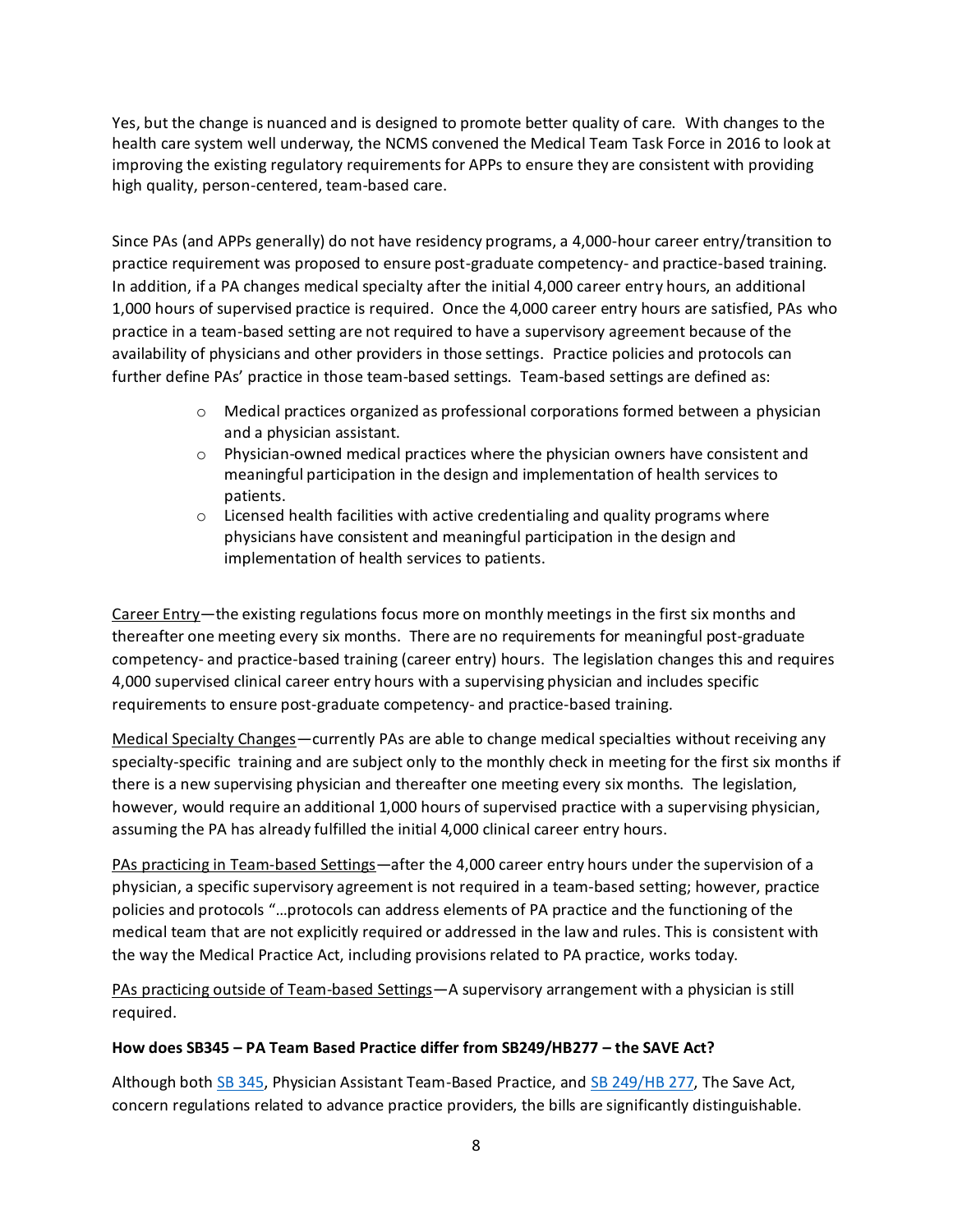Stated broadly, the most important differences between these bills include SB 345's (1) career entry requirement of 4,000 hours of supervised practice, (2) additional 1,000 hours of supervised practice if there is a medical specialty change, and (3) focus on the promotion of team-based settings and enhanced supervisory arrangements versus SB 249/HB 277's complete removal of required supervision in all circumstances regardless of practice setting and/or clinical experience. The following chart includes a high-level overview of additional differences.

| <b>SB 345</b>                                                                                                                                                                                                                                                                                                                                                                                                                                                                                                                                                                             | SB 249/HB 277                                                                                                                                            |
|-------------------------------------------------------------------------------------------------------------------------------------------------------------------------------------------------------------------------------------------------------------------------------------------------------------------------------------------------------------------------------------------------------------------------------------------------------------------------------------------------------------------------------------------------------------------------------------------|----------------------------------------------------------------------------------------------------------------------------------------------------------|
| Applies to physician assistants.                                                                                                                                                                                                                                                                                                                                                                                                                                                                                                                                                          | Applies to nurse practitioners, certified nurse<br>midwives, clinical nurse specialists, and certified<br>registered nurse anesthetists.                 |
|                                                                                                                                                                                                                                                                                                                                                                                                                                                                                                                                                                                           | Provides expanded statutory definitions for<br>practice for all categories of referenced APRNs.                                                          |
| Requires physician assistants to have a<br>supervisory arrangement with a physician unless<br>(1) the physician assistant practices in a team-<br>based setting and (2) has more than 4,000 hours<br>of practice experience as a licensed physician<br>assistant and more than 1,000 hours of practice<br>within the specific medical specialty of practice<br>with a physician in that specialty.<br>Requires a physician assistant practicing in a<br>perioperative setting, including the provision of<br>surgical or anesthesia-related services, to be<br>supervised by a physician. | Removes required supervision/supervisory<br>arrangements in all circumstances.                                                                           |
| Requires supervisory arrangements to describe a<br>minimum of the following:<br>1. The terms of clinical oversight.<br>2. An onboarding or orientation process.<br>3. Quality measures to be achieved.<br>4. Scope of delegate duties.<br>5. Plan for interval expansion.                                                                                                                                                                                                                                                                                                                 | Does not include statutory requirements related<br>to onboarding, clinical oversight, or quality<br>measures to be achieved for newly licensed<br>APRNs. |
| Requires an additional 1,000 hours of practice<br>experience as a licensed physician assistant<br>within the specific medical specialty of practice<br>with a physician in that specialty if the physician<br>assistant changes specialty area.                                                                                                                                                                                                                                                                                                                                           | Does not include statutory requirements related<br>to hours of practice-based training needed<br>should the APRN choose to switch specialty area.        |
| Prohibits physician assistants from performing<br>final interpretations of diagnostic imaging studies                                                                                                                                                                                                                                                                                                                                                                                                                                                                                     | Permits APRNs to interpret diagnostic studies.                                                                                                           |
|                                                                                                                                                                                                                                                                                                                                                                                                                                                                                                                                                                                           | Makes the NC Board of Nursing the sole<br>regulatory agency for all four categories of<br>APRNs.                                                         |
| Defines "team-based setting" as inclusive of any<br>of the following practice settings:                                                                                                                                                                                                                                                                                                                                                                                                                                                                                                   | Offers no definition for team-based setting.                                                                                                             |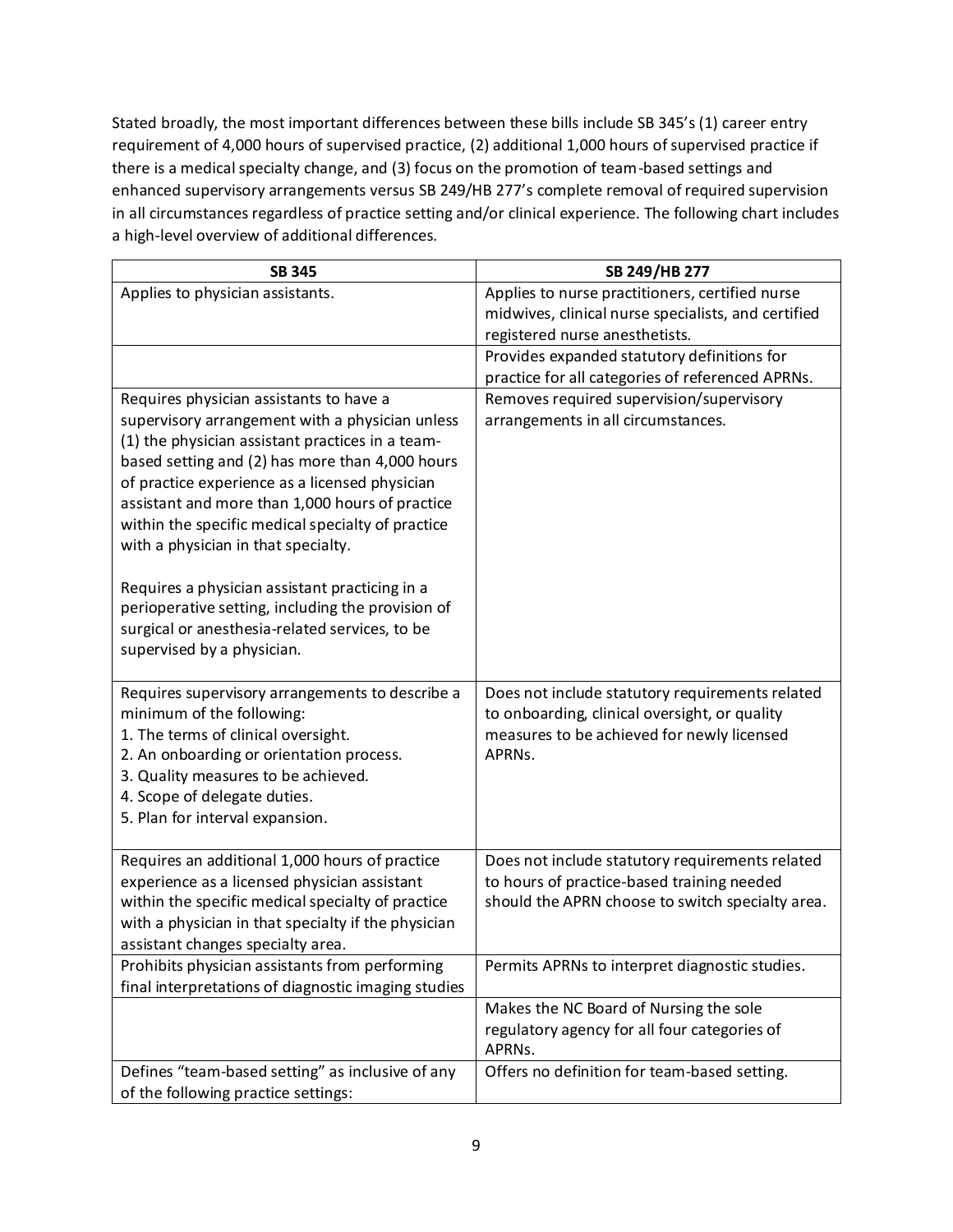|                                                                                                | <b>SB 345</b>                                                              | SB 249/HB 277                                   |
|------------------------------------------------------------------------------------------------|----------------------------------------------------------------------------|-------------------------------------------------|
| 1.                                                                                             | Medical practices organized as                                             |                                                 |
|                                                                                                | professional corporations formed                                           |                                                 |
|                                                                                                | between a physician and a physician                                        |                                                 |
|                                                                                                | assistant.                                                                 |                                                 |
| 2.                                                                                             | Physician-owned medical practices where                                    |                                                 |
|                                                                                                | the physician owners have consistent and                                   |                                                 |
|                                                                                                | meaningful participation in the design                                     |                                                 |
|                                                                                                | and implementation of health services to                                   |                                                 |
|                                                                                                | patients.<br>Licensed health facilities with active                        |                                                 |
| 3.                                                                                             |                                                                            |                                                 |
|                                                                                                | credentialing and quality programs<br>where physicians have consistent and |                                                 |
|                                                                                                | meaningful participation in the design                                     |                                                 |
|                                                                                                | and implementation of health services to                                   |                                                 |
|                                                                                                | patients.                                                                  |                                                 |
|                                                                                                |                                                                            |                                                 |
|                                                                                                | Specifically excludes medical practices that                               |                                                 |
|                                                                                                | specialize in pain management from the                                     |                                                 |
|                                                                                                | definition of a team-based setting.                                        |                                                 |
|                                                                                                |                                                                            |                                                 |
|                                                                                                | Adds new statutory language requiring all                                  | Includes language requiring CNMs, CNSs, and NPs |
| physician assistants, regardless of whether a                                                  |                                                                            | to consult with or refer to "other health care  |
| supervisory arrangement is in place, to                                                        |                                                                            | providers as warranted by the needs of the      |
| "collaborate and consult with or refer to the                                                  |                                                                            | patient.                                        |
| appropriate members of the health care team as                                                 |                                                                            |                                                 |
| required by the patient's condition and as                                                     |                                                                            |                                                 |
| indicated by the education, experience, and<br>competencies of the physician assistant and the |                                                                            |                                                 |
| standard of care." The bill also notes that the                                                |                                                                            |                                                 |
| "degree of collaboration must be determined by                                                 |                                                                            |                                                 |
| the practice which may include decisions by the                                                |                                                                            |                                                 |
| employer, group, hospital service and the                                                      |                                                                            |                                                 |
|                                                                                                | credentialing and privileging systems of a                                 |                                                 |
|                                                                                                | licensed facility."                                                        |                                                 |
|                                                                                                |                                                                            |                                                 |
|                                                                                                | Allows physician assistants to prescribe                                   | Permits CNMs, CNSs, and NPs, to prescribe       |
|                                                                                                | medications and to plan and initiate a                                     | pharmacologic and nonpharmacologic therapies    |
| therapeutic regimen that includes ordering and                                                 |                                                                            | without a supervising arrangement or required   |
| prescribing non-pharmacological interventions                                                  |                                                                            | collaboration.                                  |
|                                                                                                | provided the physician assistant complies with                             |                                                 |
|                                                                                                | statutory language requiring collaboration and                             |                                                 |
|                                                                                                | consultation within the health care team.                                  |                                                 |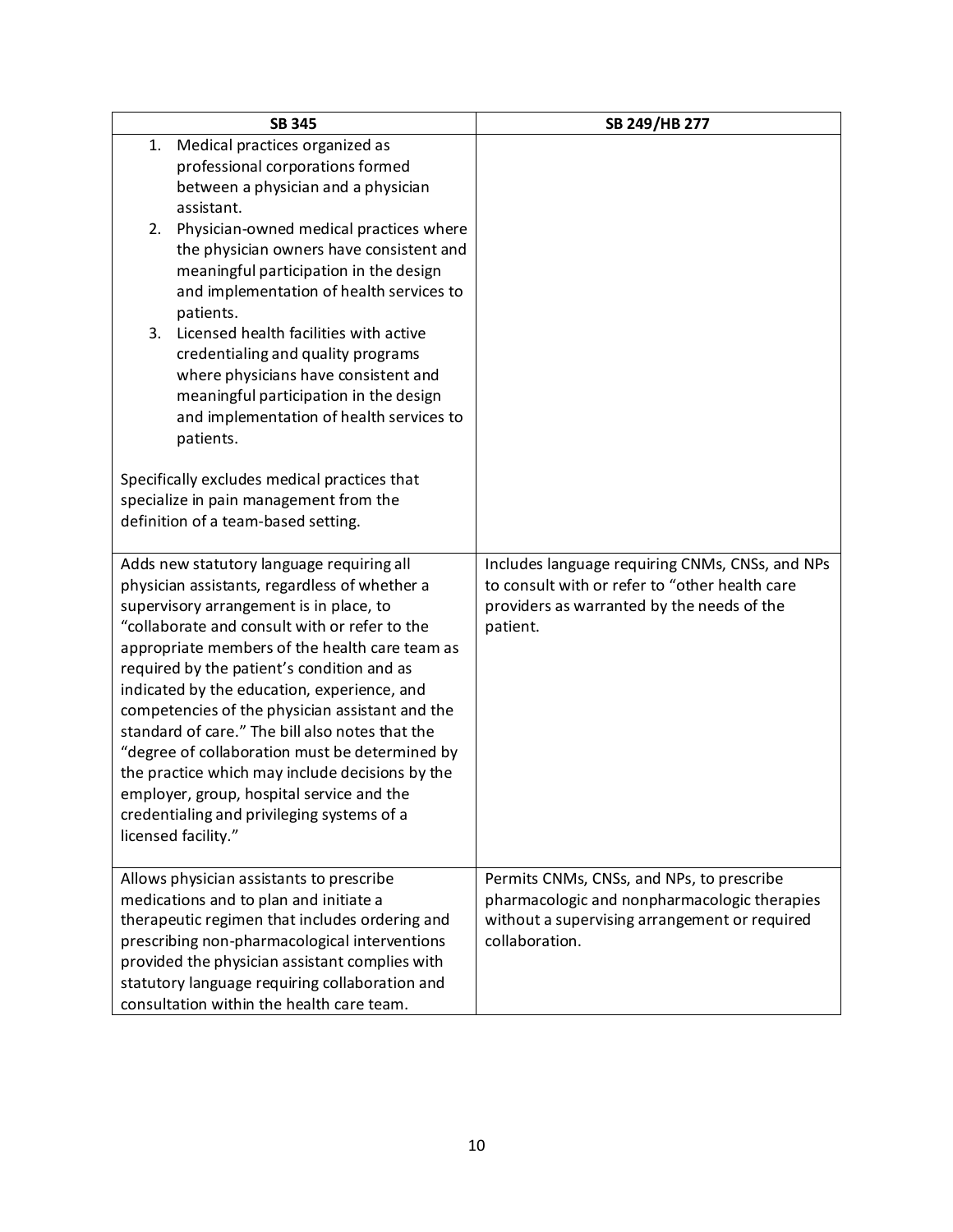#### **What is team-based care?**

Team-based care is

- Deliberate, intentional integration, and the collaboration of health professionals to deliver care.
- Integration, collaboration, and facilitation of care across individual team members and providers.
- Purposeful inclusion of patients and families in the team**.**

The National Academy of Medicine (NAM) defines team-based care as: *The provision of health services to individuals, families, and/or communities by at least two health care providers who work collaboratively with patients and their caregivers—to the extent preferred by each patient—to accomplish shared goals within and across settings to achieve coordinated high-quality care.*

### **Why is team-based care important?**

In 2011, the Institute of Medicine (IOM) (now the NAM) challenged health care systems across the nation to think beyond siloed health care professionals of medicine, nursing, social work, pharmacy and public health, and to work collaboratively to develop strategies to ensure optimal patient outcomes using interprofessional teams.

According to the IOM/NAM, the benefits of effective teamwork include:

- Improved patient satisfaction
- Decreased medical errors
- Improved workforce retention
- Greater provider satisfaction
- Cost efficiencies for systems as well as patients
- Enhanced community engagement

According to a study published in *Health Affairs* in March 2021, "provider teams outperformed solo providers, irrespective of team composition. Among solo providers, physicians and nonphysicians exhibited little meaningful difference in performance. As policy makers contemplate scope-of-practice changes, they should consider the effects of not only provider type but also team-based care on outcomes. Interventions that may encourage provider team formation, including scope-of-practice reforms, may improve the value of care."<sup>1</sup>

# **What is Interprofessional Education (IPE)?**

Th[e Inter-professional Education Collaborative](https://www.ipecollaborative.org/) (IPEC) outlines core competencies each member of the health care team should have in common:

- Shared values and ethics
- Respect for professional roles and responsibilities

<sup>1</sup> Provider Teams Outperform Solo Providers In Managing Chronic Diseases And Could Improve The Value Of Care Maximilian J. Pany, Lucy Chen, Bethany Sheridan, and Robert S. Huckman Health Affairs 2021 40:3, 435-444